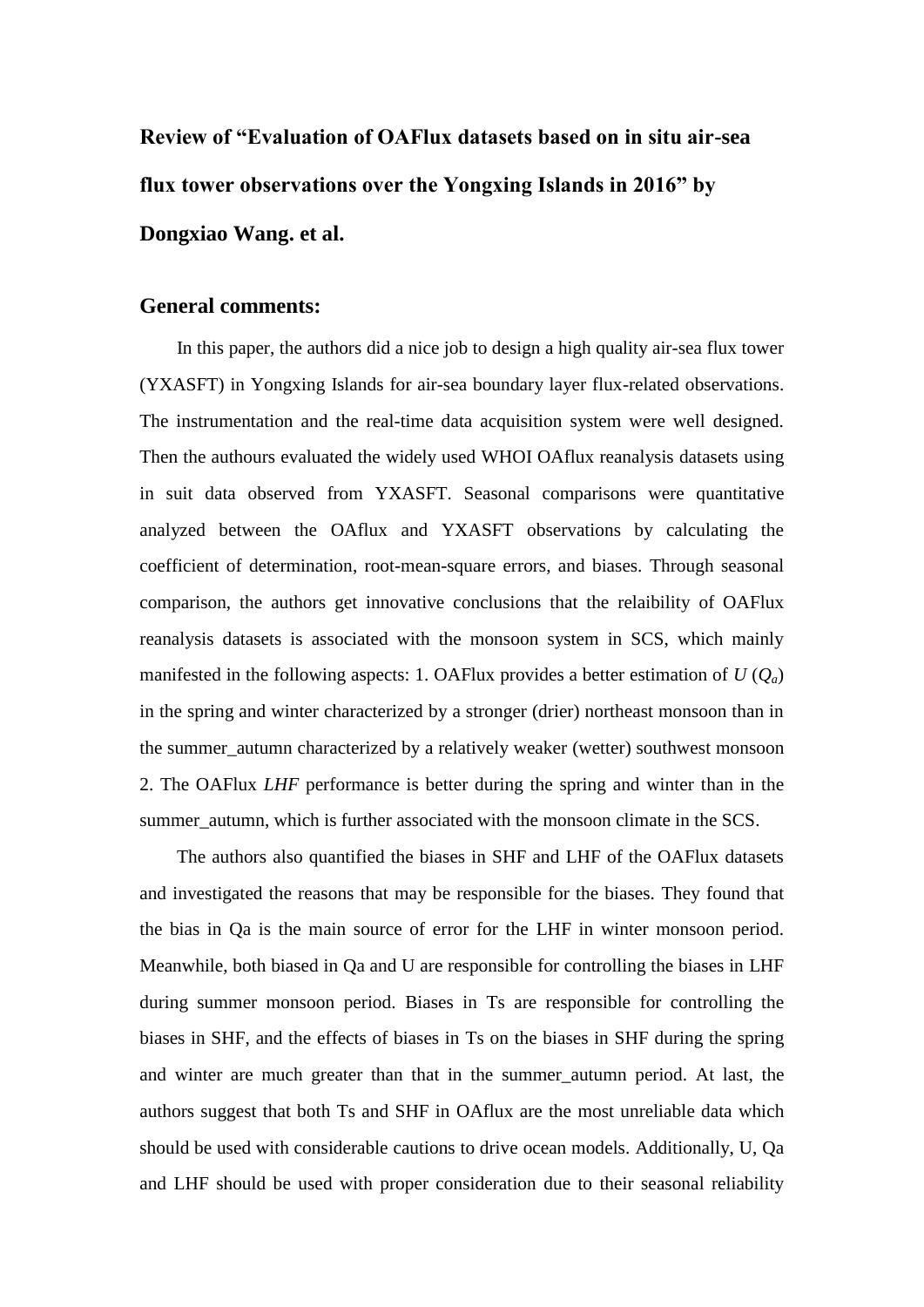variations. Researchers should feel more at ease using these data during the winter monsoon than in the southwest monsoon.

In general, the paper is well-written. Given the importance of the OAflux reanalysis products in the air-sea interaction community, it is worthwhile to systematically evaluate the accuracy of each variable. South China Sea is a region that is lack of sufficient air-sea interaction observations. The authors carried out in suit observations from air-sea tower in this region within relatively long periods, which is of great significance to improve the reliability of reanalysis datasets. The presentation of the results and conclusions are clear. Thus I recommend the paper to be accepted and published in AMT with minor to moderate revisions. I give the following suggestions to help the authors further improve the paper.

## **Specific comments:**

1. In sec 2.1, the description of sensor wiring and data acquisition system is too simple, with only a single sentence "The sensor wiring and data acquisition diagram for the YXASFT is shown in Fig. 2." in Page 3, line 19. Readers other than professional engineers are difficult to understand this observation system. What's the meaning of SEx, VXx, Px, Ixx…, it's a signal, or protocol standard, or sensor hardware interface? I sugget the authors to give more detailed description of the data acquisition system. For instance, Young-05106 wind sensor with impulse output signal is connected to CR3000 datalogger through Px (channel or protocol standard?). In addition, I pay more attention to the data sharing and data quality. Whether the data can be open access directly by contract the communication author after the publication of the paper? What is the data format? Wheather the necessary data quality control is taken? I visited the data sharing website listed in Page 3, line 17 and found that the web is in Chinese, it's not convinent for non Chinese readers, also I could not found the data download link.

2. In sec 3.1, the authors did a nice job to validate COARE3.0 using the direct eddy convariance flux (ECF) measurements, the verifying results are convincing. However, they didn't give descriptions of the EC data processing steps and the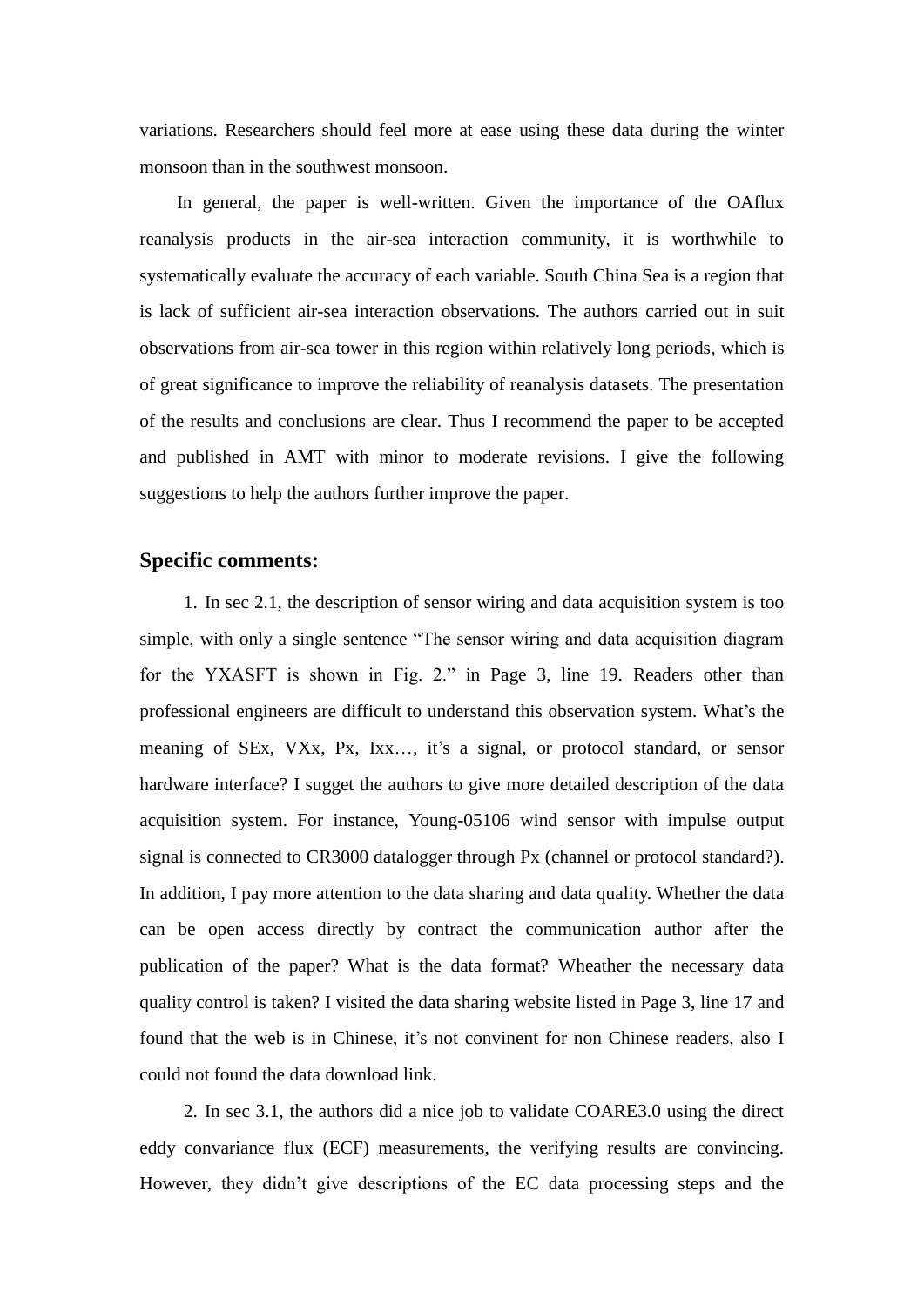algorithm taken by each step. As I know that the EC method is mathematically complex, and significant care is required to set up different processing steps for different sites, measurements and study purposes, the difference in the processing algorithm can result in the difference between the turbulent fluxes results. I suggest the authors to add a brief description on how the fluxes are parameterized and calculated for the ECF trubulent data. The authors can also add a figure to express the ECF data processing flow more clearly. For instance, which algorithms were adopted for coordinatate rotation and WPL compensation?

3. According to the description of in suit data in the paper, I realized that the wind speed range in the YXASFT observed data covers typhoon force winds, as there were at least 2 strong typhoons (No.1603 "MARINAE" and No.1624 "SARIKA") passed through Xisha sea area. So I suggest the authors to add discussions on how COARE3.0 algorithm performs compared to observed exchange coefficients for high wind conditions.

## **Technical corrections**:

- 1. Page 1, line 24, suggest changing "observed" to "calculated".
- 2. Page 1, line 25, suggest changing "product" to "dataset".
- 3. Page 1, line 28, delete "an".
- 4. Page 2, line 7, change "SHF" and "LHF" to "*SHF*" and "*LHF*".

5. Page 2, line 12-13, "uncertainties in the measured values of basic observational quantities involved in the calculation of fluxes" this sentence is not clear, suggets change to "uncertainties in the turbulent exchange coefficient were also involved in the fluxes calculations".

- 6. Page 2, line 15, change "a flux" to "fluxes".
- 7. Page 2, line 16, change ";" to ",".
- 8. Page 2, line 27, change "a shore-based air-sea boundary flux tower" to "a shore-based boundary layer air-sea flux tower".
- 9. Page 3, line 3, change "SHF" and "LHF" to "*SHF*" and "*LHF*".